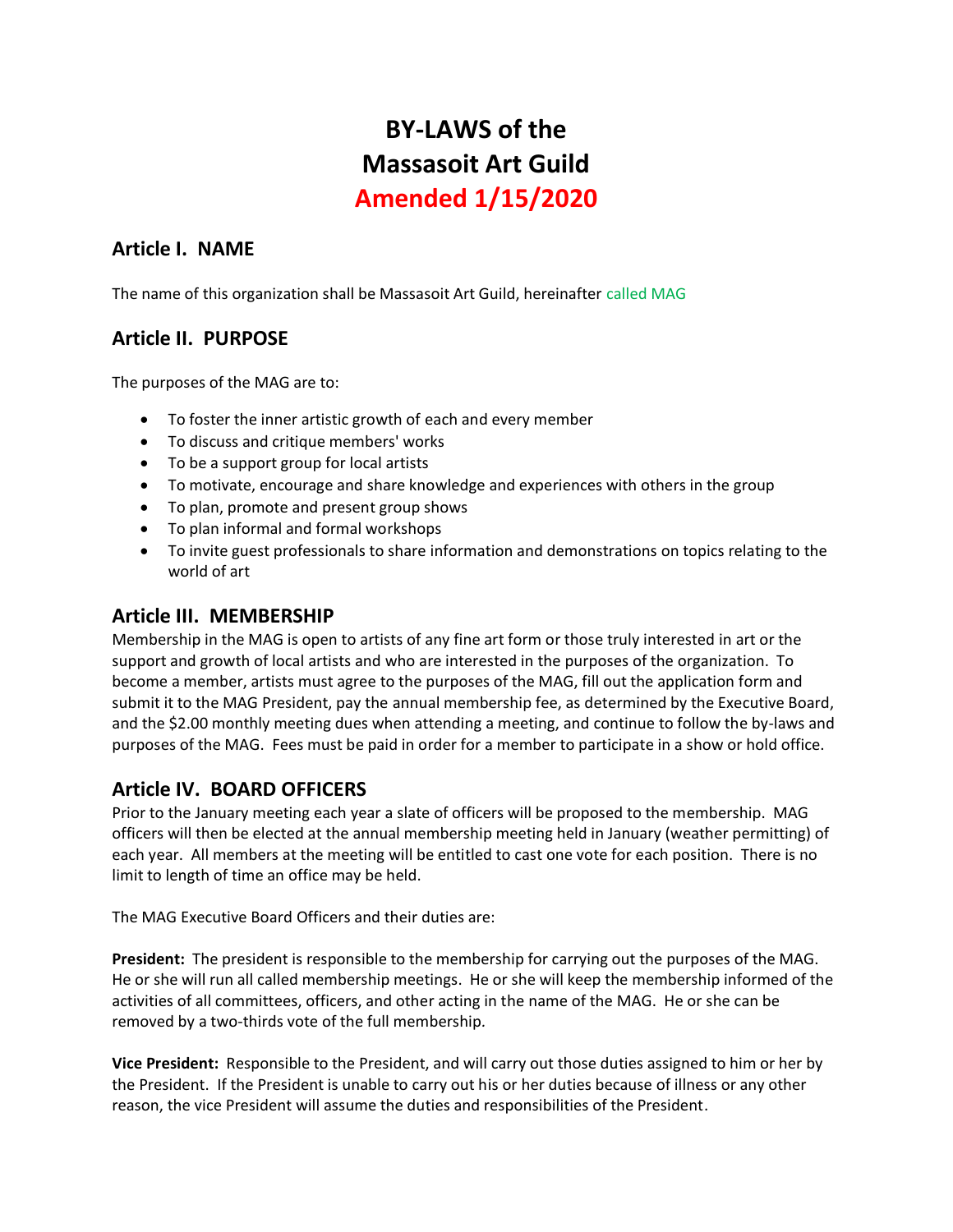**Secretary:** The Secretary is responsible to the President for keeping accurate records of all the group's activities. These records will be kept in a permanent repository, which will be available to the membership upon request. The Secretary is also responsible for recording all letters written to the group and keeping a file of all replies. The Secretary puts out a monthly newsletter for the members and will arrange for printing, distribution and collection of membership renewals. The Secretary will also keep an up-to-date Membership List.

**Treasurer:** The Treasurer is responsible to the President for all financial activities of the group. Accurate financial records will be kept in writing. Once a month, at the MAG monthly meetings the Treasurer will report to the membership the financial status of MAG*.* The Treasurer will also record payments of new and or renewing members and keep accurate records of their payments.

## **Article V. MEETINGS**

The Photo Group and the Artist's Group shall each meet a minimum of five times each year. Members of both groups will be notified in advance of both meetings.

Elections will be held at the regular January meetings of both the Photo and Artists Groups, weather permitting. The President, as needed, may call other membership meetings. The President must give the membership seven days' notice of all called meetings.

## **Article VI. COMMITTEES**

The MAG President will reserve the right to establish Committees on an as-needed basis. The president may appoint other committees when he or she thinks they are needed, or when the majority of the membership requests one. All committees will have a chairperson and at least 2 other members.

**Show Committee**: The annual show committee shall be formed in June. The committee shall have a chairman, secretary, 2 treasurers, and subcommittees for publicity and refreshments.

**Executive committee**: The executive committee is responsible for carrying out the purposes of the MAG. It shall consist of the four elected officers and anyone else whom the President may appoint. A new executive committee will be named each time there is a new President.

**Public Relations committee**: The public relations committee is responsible for keeping the public informed of the activities of the MAG. It is responsible for putting out flyers, posters, social media notices and/or postcards for mailing about events and for informing appropriate newspapers, and television and radio stations of MAG activities.

**Planning Committee**: The Planning committee is responsible for planning events for the MAG. These events include guest speakers, shows and other educational demonstrations that would comply with the MAG purposes. Members wishing to submit ideas for future meeting events should contact the Planning committee who will notify the Executive committee. The planning committee will submit all details of event at an executive meeting.

**The Refreshment Committee**: The refreshment committee is responsible for getting and setting up refreshments at monthly MAG meetings, and at the openings of shows. They may solicit the members